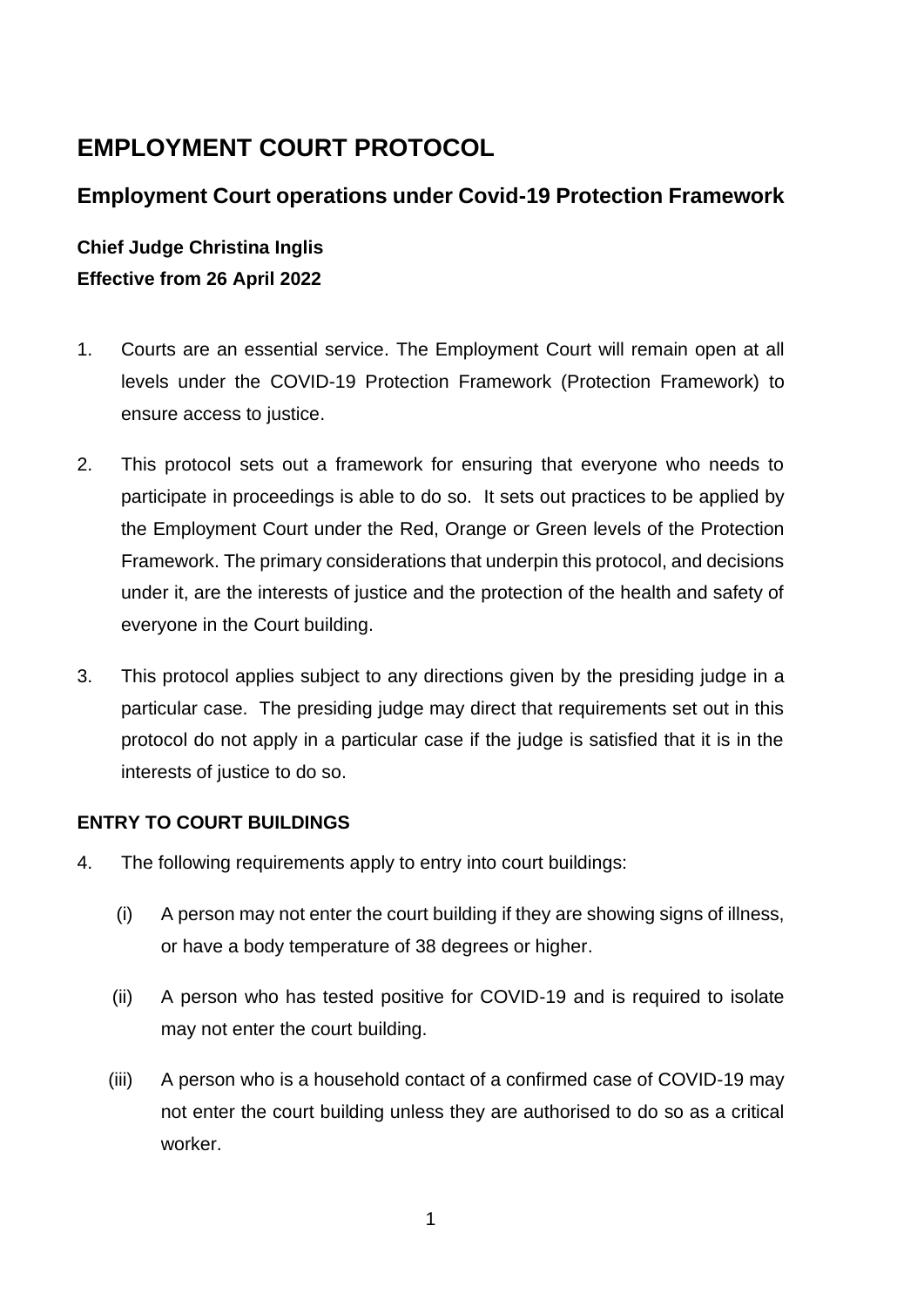- (iv) A person may not enter the court building unless they are wearing a surgical mask or a KN95 mask.<sup>1</sup> Masks will be provided at the entry to the court building for all those who do not have their own mask.
- 5. The courts remain open to the public, but for health and safety reasons there may be limits on the number of people who are not directly involved in proceedings who are physically present in courtrooms and court buildings.
- 6. Every person in the public areas of a court building must wear a surgical mask or a KN95 mask at all times. A KN95 mask must be worn by participants in any hearings if the presiding judge so directs.
- 7. All physical distancing requirements must be observed.

### **PROTECTION FRAMEWORK RED LEVEL**

- 8. Employment Court business will be conducted using remote participation technology, where that is reasonably possible and is permitted by law.<sup>2</sup>
- 9. In-person hearings may take place if a judge decides that it is in the interests of justice to do so.
- 10. The question of whether the hearing takes place in person or by remote technology will be considered as part of a directions conference or, following a request from the relevant case officer, dealt with on the papers after receipt of representatives' memoranda (whether joint or otherwise).
- 11. Notice of application to participate in person at hearings presumptively conducted by remote technology must be given at least five working days prior to the hearing.
- 12. New filings will be triaged according to priority.

<sup>1</sup> (i) All references to KN95 masks include references to masks of an equivalent standard such as P2 masks.

<sup>(</sup>ii) People who have a mask exemption card issued by the Ministry of Health will not be required to wear a mask.

<sup>(</sup>iii) A Judge may permit a participant in a hearing to remove their mask when speaking.

<sup>2</sup> See also Courts (Remote Participation) Act 2010, ss 5 and 7.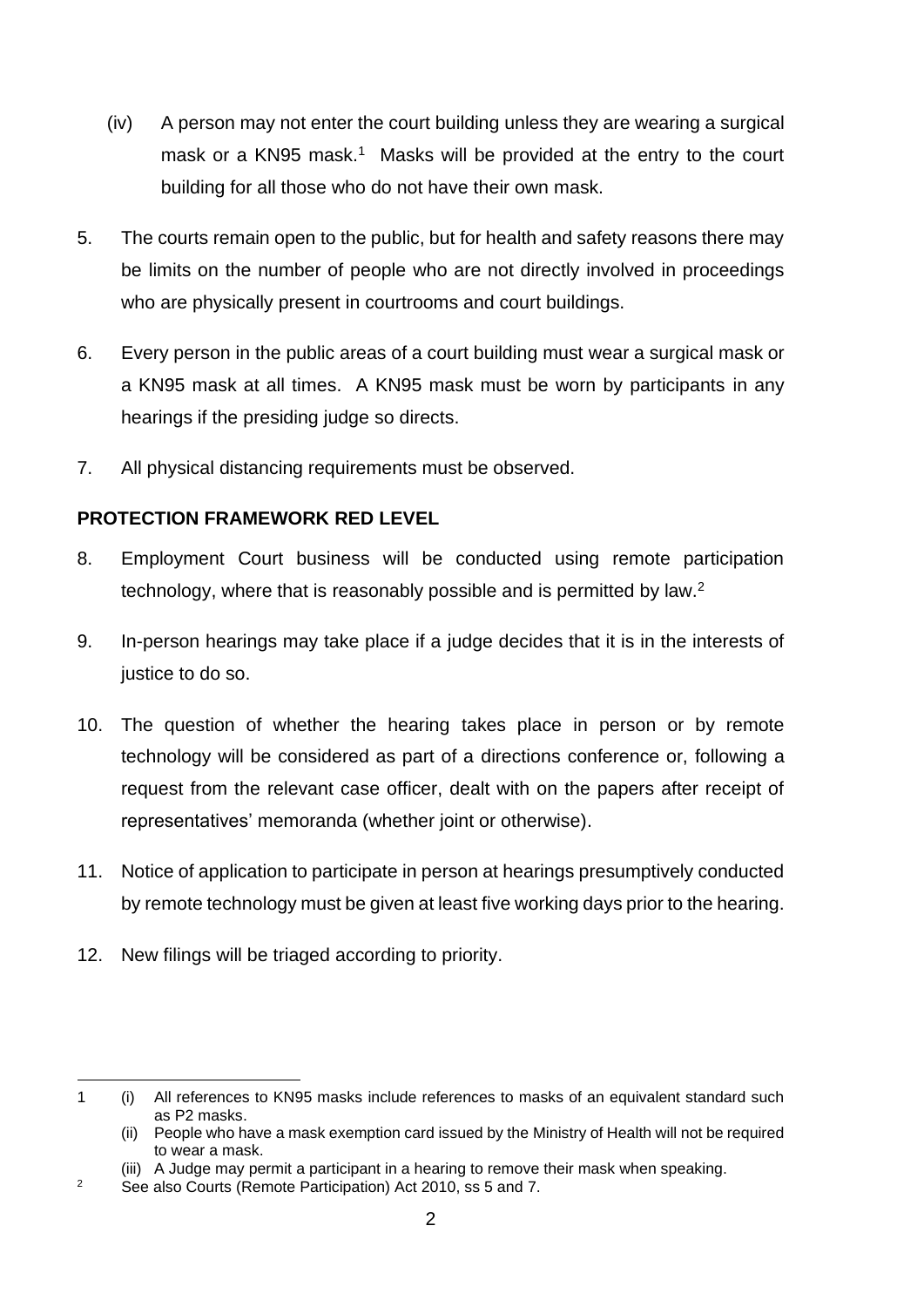# **PROTECTION FRAMEWORK ORANGE LEVEL**

- 13. At the Orange level, all hearings of one day or less are presumptively conducted by remote technology where permitted by law, and subject to the particular circumstances of an individual case, which may mean an in-person hearing would be in the interests of justice).<sup>3</sup>
- 14. All other matters will take place in person unless a judge directs otherwise. A party may seek a direction that a matter that is presumptively to be conducted in person should be conducted using remote technology, where that is desirable in the interests of justice and to protect health and safety in the courts.
- 15. Where a hearing takes place in person, a party, counsel or other participant may apply to participate in the hearing by remote technology. Particular consideration will be given to any health vulnerabilities, the distance that would otherwise have to be travelled, and the likely length and complexity of the hearing.
- 16. Notice of application to participate in person at hearings presumptively conducted by remote technology must be given at least five working days prior to the hearing.

# **PROTECTION FRAMEWORK GREEN LEVEL**

- 17. The presumption is that all matters will be conducted in person. A party may seek a direction that a matter that is presumptively to be conducted in person should be conducted using remote technology, where that is desirable in the interests of justice and to protect health and safety in the courts.
- 18. A party, representative or other participant may apply to participate in a hearing by remote technology.<sup>4</sup> Particular consideration will be given to any health vulnerabilities, the distance that would otherwise have to be travelled, and the likely length and complexity of the hearing.
- 19. Notice of application to participate by remote technology must be given at least five working days prior to the hearing.

 $3$  See also Courts (Remote Participation) Act 2010, ss 5 and 7.

<sup>4</sup> For relevant factors see the Courts (Remote Participation) Act 2010, ss 5 and 7.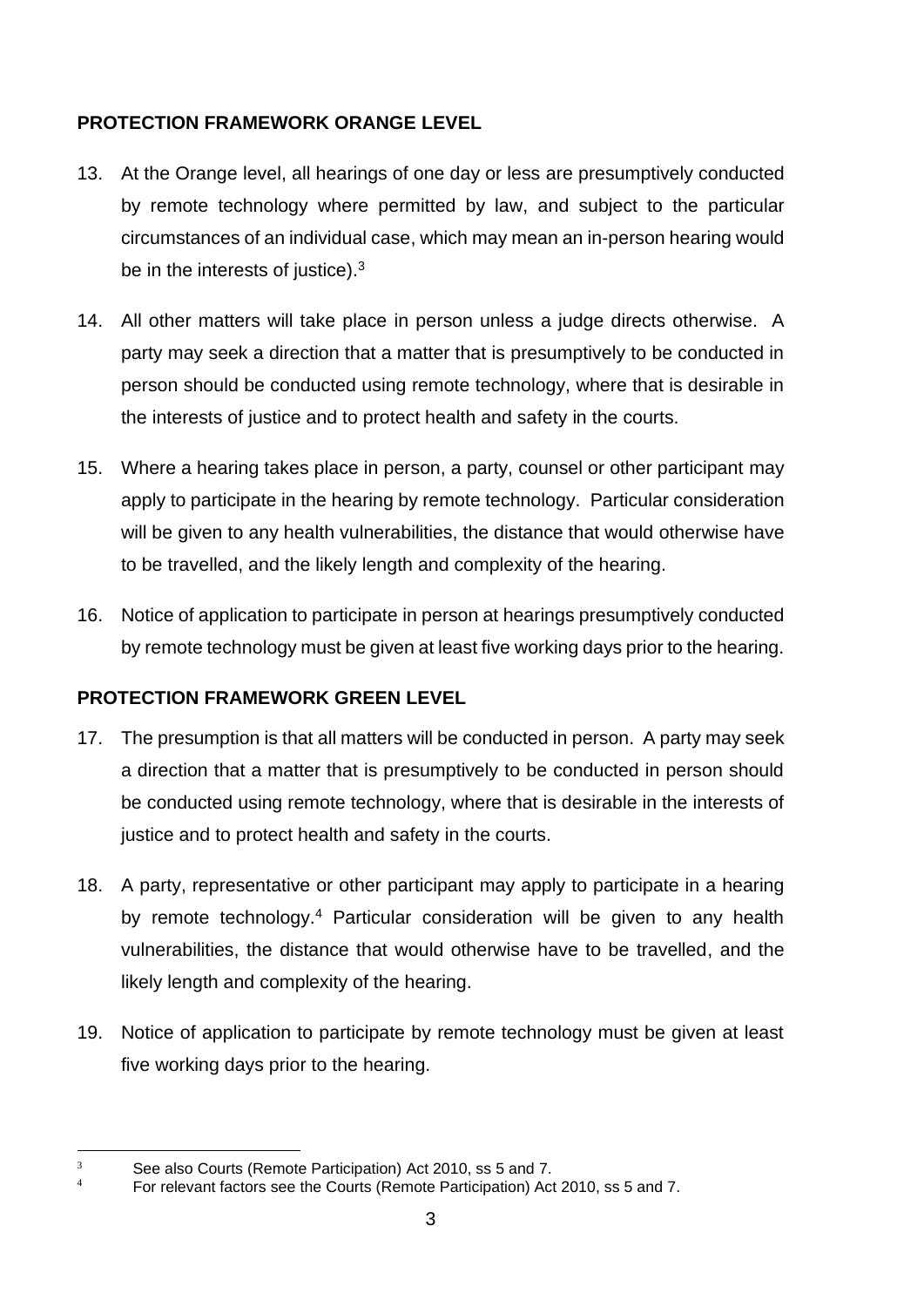### **MEASURES APPLYING AT ALL PROTECTION FRAMEWORK LEVELS**

### **Attending Court**

- 20. Where participants attend Court:
	- (i) Witnesses required to attend Court should not enter the court building until just prior to their scheduled attendance;
	- (ii) So far as possible, representatives should take instructions and brief witnesses at a different location from the court building. Rooms will be made available as far as practicable for interviews, and representatives may request breaks to take instructions safely using those facilities.
- 21. All participants attending Court for hearings longer than one day may be asked to take a Rapid Antigen Test (RAT), or confirm that they have taken a RAT, on each morning before the Court hearing commences. This requirement may also apply to participants attending court for hearings of half a day or longer, if the presiding judge so directs. The Registry will advise representatives and any party who is not legally represented of the arrangements for testing for their particular case. If the hearing extends beyond one week, the presiding judge may direct that in the second and subsequent weeks, RAT testing is only required on the Monday and then on every second sitting day.
- 22. If participants are asked to take a RAT, and any participant declines to do so, the presiding Judge will determine whether and how the hearing will proceed. If any participant tests positive, the presiding Judge will determine on a case by case basis whether and how the hearing may be able to continue.

#### **Media access**

23. Accredited news media will have entry to the Court in order to report Court proceedings, and to ensure continued open and transparent justice. Remote access for accredited news media will continue to be facilitated in accordance with current protocols.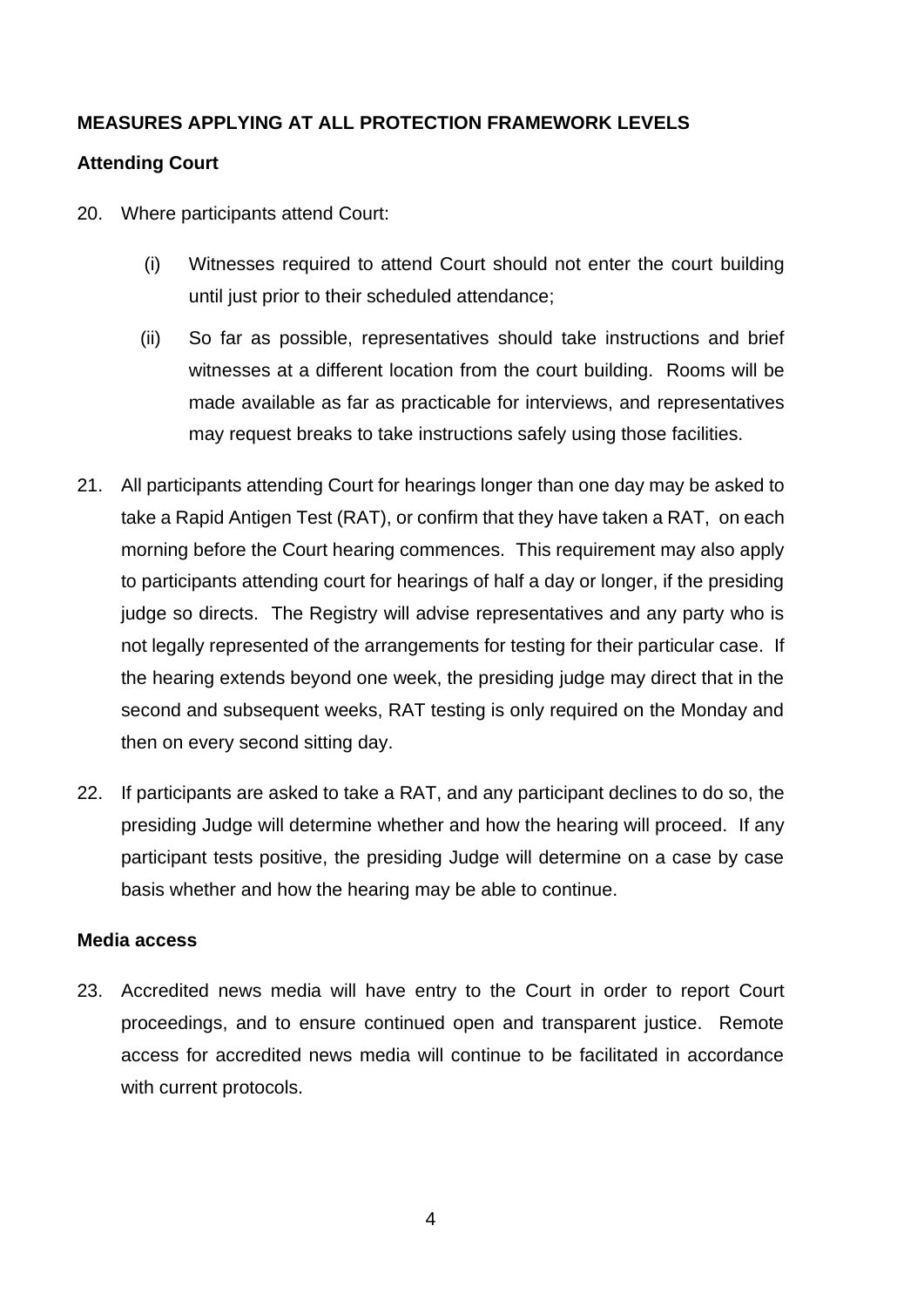#### **Remote participation and viewing**

24. [The Guideline for Appearing by Audio-Visual Link, including in Virtual](https://www.courtsofnz.govt.nz/publications/announcements/covid-19/court-protocols/court-of-appeal/#remote-hearings-protocol) Hearings will apply to any hearings involving remote participants:

#### [Guideline for Appearing by AVL](https://employmentcourt.govt.nz/assets/Documents/Publications/Guideline-for-appearing-by-Audio-Visual-Link-including-Virtual-Hearings-February-2022.pdf)

25. The Guideline [for Remote Viewings of Hearings](https://www.courtsofnz.govt.nz/publications/announcements/covid-19/court-protocols/court-of-appeal/#remote-hearings-protocol) governs media and public access to hearings:

[Guideline for Remote Viewings of Hearings](https://employmentcourt.govt.nz/assets/Documents/Publications/Guideline-for-Remote-Viewing-of-Hearings1-February-2022.pdf)

#### **Health and safety**

- 26. The following health and safety measures can be expected in the court building:
	- (i) Cleaning products are available on site to enable staff and lawyers to keep their immediate areas clean (including AVL suites);
	- (ii) Hand sanitiser will be readily available within the courtroom.
- 27. Any concerns about health and safety in the Court should be raised with the Court Registrar or the Manager Justice Services in the first instance.

#### **Expectations of Representatives**

- 28. Representatives are expected to assist the Court by:
	- (a) Briefing clients and witnesses on the court building entry requirements and RAT testing requirements , as outlined above.
	- (b) Reducing unnecessary attendances in the court building by representatives, their clients and witnesses by reviewing each attendance in advance and:
		- (i) Seeking remote participation in appropriate cases; and
		- (ii) Limiting the number of witnesses via the use of agreed facts.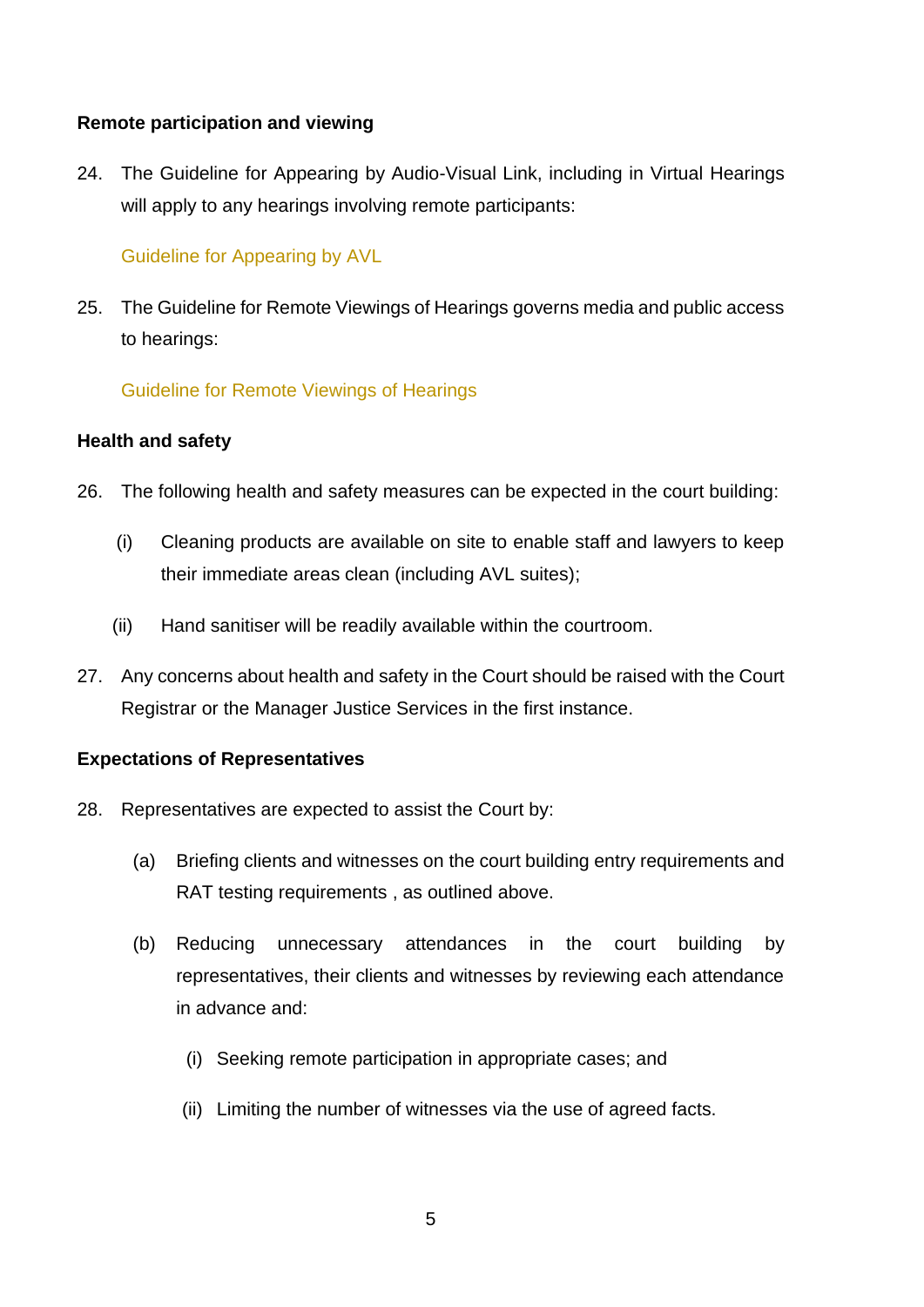(c) Representatives should consider and endeavour to agree whether it is appropriate for any witness to participate remotely and advise the Court of any such proposals well in advance of the hearing date. The relevant provisions of the Courts (Remote Participation) Act 2010, will govern whether and how any witness may give evidence remotely. Also refer to the [Summary of Guidelines for a witness giving evidence by AVL.](https://employmentcourt.govt.nz/assets/Documents/Publications/Summary-of-Guidelines-for-a-witness-giving-evidence-by-AVL-September-2021.pdf)

#### **Filing and filing fees**

- 29. Documents may be filed electronically, by post, courier or in person. Address details are contained in Addendum 1.
- 30. Filing fees are payable. An online "file and pay" system is available: [Courts of](https://www.courtsofnz.govt.nz/file-and-pay/)  [New Zealand file and pay.](https://www.courtsofnz.govt.nz/file-and-pay/)